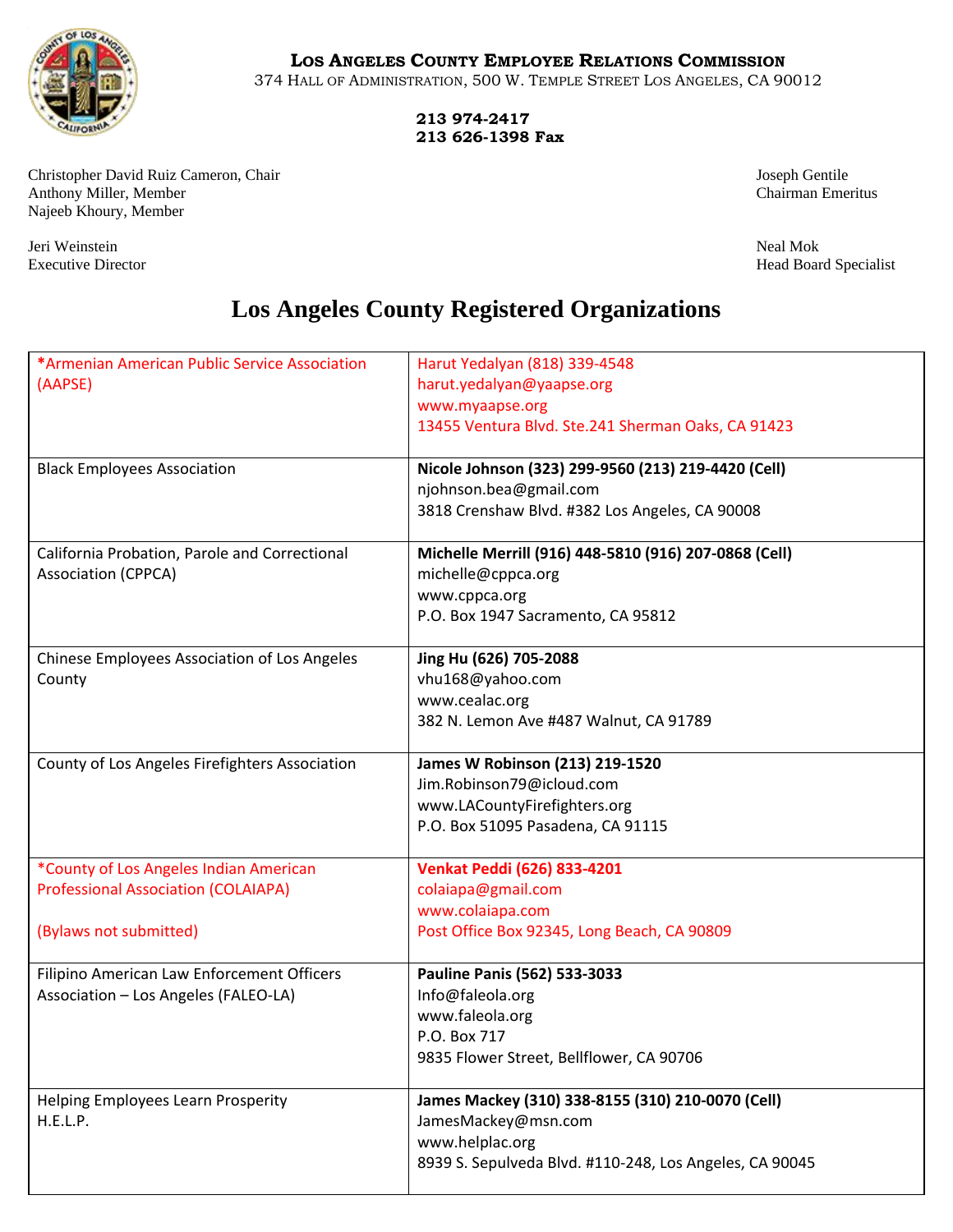| Los Angeles County African American              | Lawrence Oghenekohwo (310) 508-7588                    |
|--------------------------------------------------|--------------------------------------------------------|
| <b>Employees Association (LACAAEA)</b>           | admin@lacaaea.org                                      |
|                                                  | www.lacaaea.org                                        |
|                                                  | P.O. Box 91851 Los Angeles, CA 90009                   |
|                                                  |                                                        |
| *Los Angeles County Armenian Employees           | Rita Josephbek (818) 317-8744                          |
| Association                                      | ritajosephbek@yahoo.com                                |
|                                                  | 1118 N. Central Ave 30 Glendale, CA 91202              |
|                                                  |                                                        |
| Los Angeles County Asian American Employees      | Jodi Chen (626) 823-8459                               |
| Association                                      | Jchen.Lacaaea@gmail.com                                |
|                                                  | www.lacaaea.com                                        |
|                                                  | P.O. Box 86334                                         |
|                                                  | Los Angeles, CA 90086                                  |
| * Los Angeles County Black Probation Officers    | Clinton Serle Rossi (909) 336-8064                     |
| Association                                      | www.lacbpoa.com                                        |
|                                                  | P.O. Box 1947 Sacramento, CA 95812                     |
|                                                  |                                                        |
| Los Angeles County Cambodian Employees           | Elba Salazar (562)908-3044                             |
| Association                                      | laccea@gmail.com                                       |
|                                                  | P.O. Box 8593 Long Beach, CA 90808                     |
| Los Angeles County Chicano Employees Association | Brenda Morales (626) 365-1591 (626) 586-2995 (Cell)    |
|                                                  | Brenda.Morales@lacounty.chicano.org                    |
|                                                  | www.lacountychicano.org                                |
|                                                  | 1848 N. Allen Ave Pasadena, CA 91104                   |
|                                                  |                                                        |
| *Filipino-American Employees Association         | Antonio Mendoza (213) 893-5352                         |
|                                                  | irenemendoza@yahoo.com                                 |
|                                                  | 3214 West Avenue 32 Los Angeles, CA 90065              |
| Los Angeles County Fireman's Benefit & Welfare   | Christine Ward (323)337-4735 (626) 233-2843 (Cell)     |
| Association                                      | lacfirebw@gmail.com                                    |
|                                                  | www.lacfirebw.com                                      |
|                                                  | P.O. Box 1605 Glendora, CA 91741                       |
|                                                  |                                                        |
| Los Angeles County Firefighter's Emerald Society | Michael McCormick (661) 400-3333                       |
|                                                  | lacoff.emeraldsociety@gmail.com                        |
|                                                  | P.O. Box 3781 Westlake, CA 91359                       |
| Los Angeles Sheriff's Professional Association   | Jessica Miranda (888) 958-9998 (323) 578-2359 (Cell)   |
| (LASPA)                                          | jmiranda@laspa.org                                     |
|                                                  | LASPA.ORG                                              |
|                                                  | 1255 Corporate Center Dr. #200 Monterey Park, CA 91754 |
|                                                  |                                                        |
| Los Angeles Sheriff's Star Organization (LASSO)  | Ernest Bille (626) 483-4068                            |
|                                                  | info@starpost309.com                                   |
|                                                  | www.starpost309.com                                    |
|                                                  | 10 W. Bay State Street, #913 Alhambra, CA 91802        |
| * Pride In Public Services, Los Angeles          | Madeleine Moore (213) 974-3333                         |
|                                                  | pipslaco@gmail.com                                     |
|                                                  | P.O. Box 34250 Los Angeles, CA 90034                   |
|                                                  |                                                        |